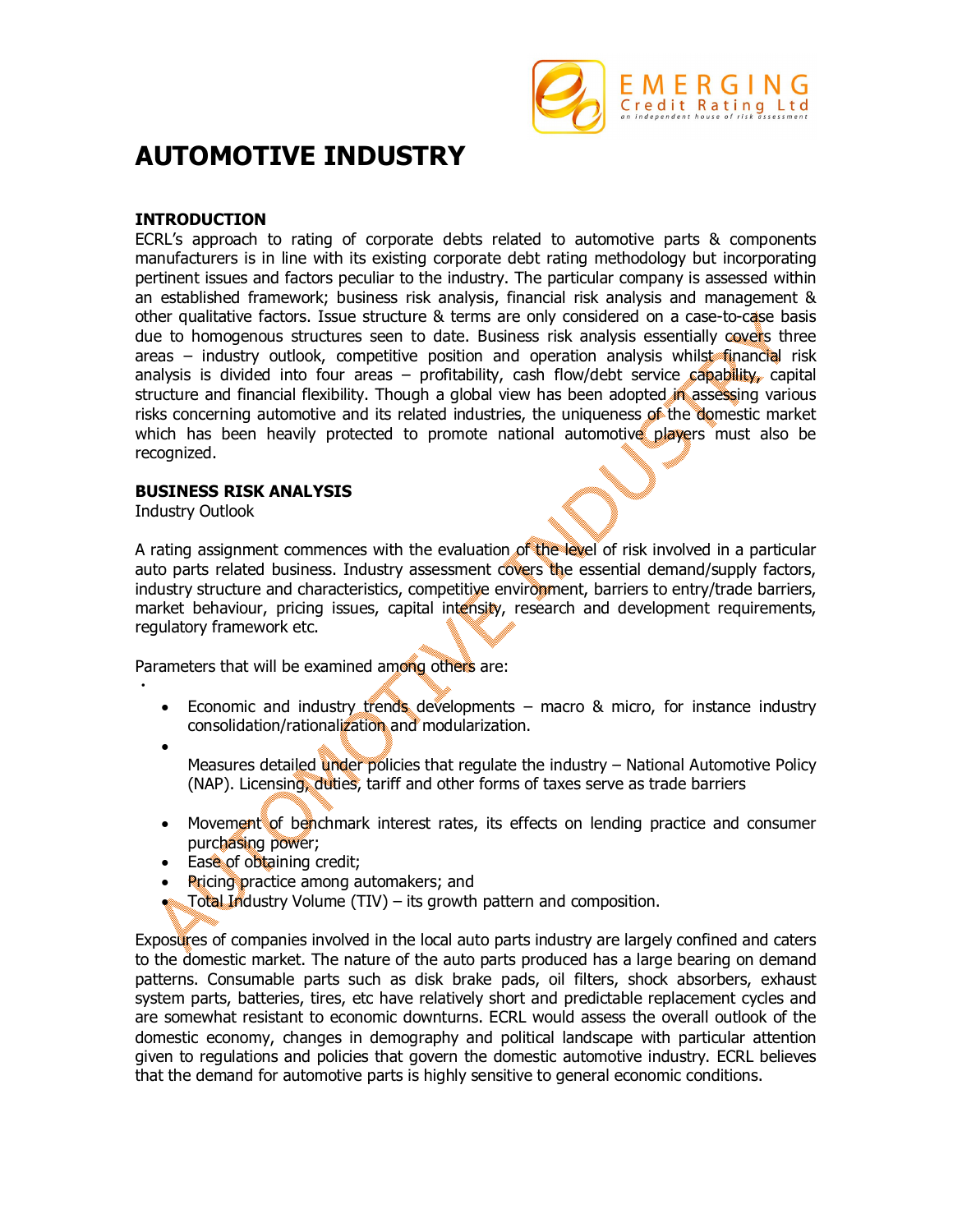

#### **Competitive Position**

Competitive position involves assessment of a company's strengths and weaknesses relative to its peers. In particular, the analysis aims to deduce whether the company's competitive strength and associated business strategies allow it to favorably differentiate itself from its competitors, translating into competitive advantages. The analysis under this segment will sum up the resilience of revenue and business trend of any automotive parts and components manufacturer which is crucial during the down-cycle. In assessing an auto parts company's competitive advantage, ECRL's analyst would typically scrutinize the following:

- $\cdot$  Position of the company in the supply chain
- Accreditation/certification achieved;
- $\cdot$  Size of operation and capabilities;
- Research & Development capabilities;
- · Patents/Intellectual Properties;
- Diversity of customers served;
- Diversity of products;
- Geographic markets served; and
- Any form of strategic alliances/technical collaboration established with global players.

The interplay of manufacturing size, capabilities and brand standing often dictate the breadth and depth of products offering, portfolio of customers and markets served. ECRL has observed that those with higher manufacturing capabilities have moved away from producing individual parts toward producing modules [combination of several parts/components], thus playing a leading role in rationalizing parts and components supply to automakers  $-$  and increasing its value proposition along the way. The company's involvement in critical vs. non-critical components/modules would also be assessed as non-critical components/modules are usually subjected to multiple sourcing arrangements from auto makers  $-$  implying weak bargaining power and risk of slimmer margins. Companies with diverse customers would have a lower concentration risk.

Similarly those with balanced exposure in both the original equipment market segment and replacement market segment and significant exposures in overseas markets would be accorded with more favorable risk scores. Strategic alliances/technical collaboration forged with global players would indicate technology/manufacturing competency. This is equally important in maintaining a competitive cost structure as well as providing access to the global automotive supply chain. ECRL's analyst would also examine market reach of each auto parts manufacturer to ascertain its concentration risk – geographic markets served and portfolio of client base.

## **Operation Analysis**

Operation analysis is pertinent to areas where technical competence and efficiency are critical ingredients of success. ECRL's analyst would assess the flow of processes from sourcing raw materials up to production of finish products to see how it fares against industry best practices. Areas of interest include, but are not limited to the following:

- Existence of hedging practice to mitigate currency risk relating to importation of raw materials;
- Policy with regard to sourcing of raw materials to ensure the stability and continuity of supplies;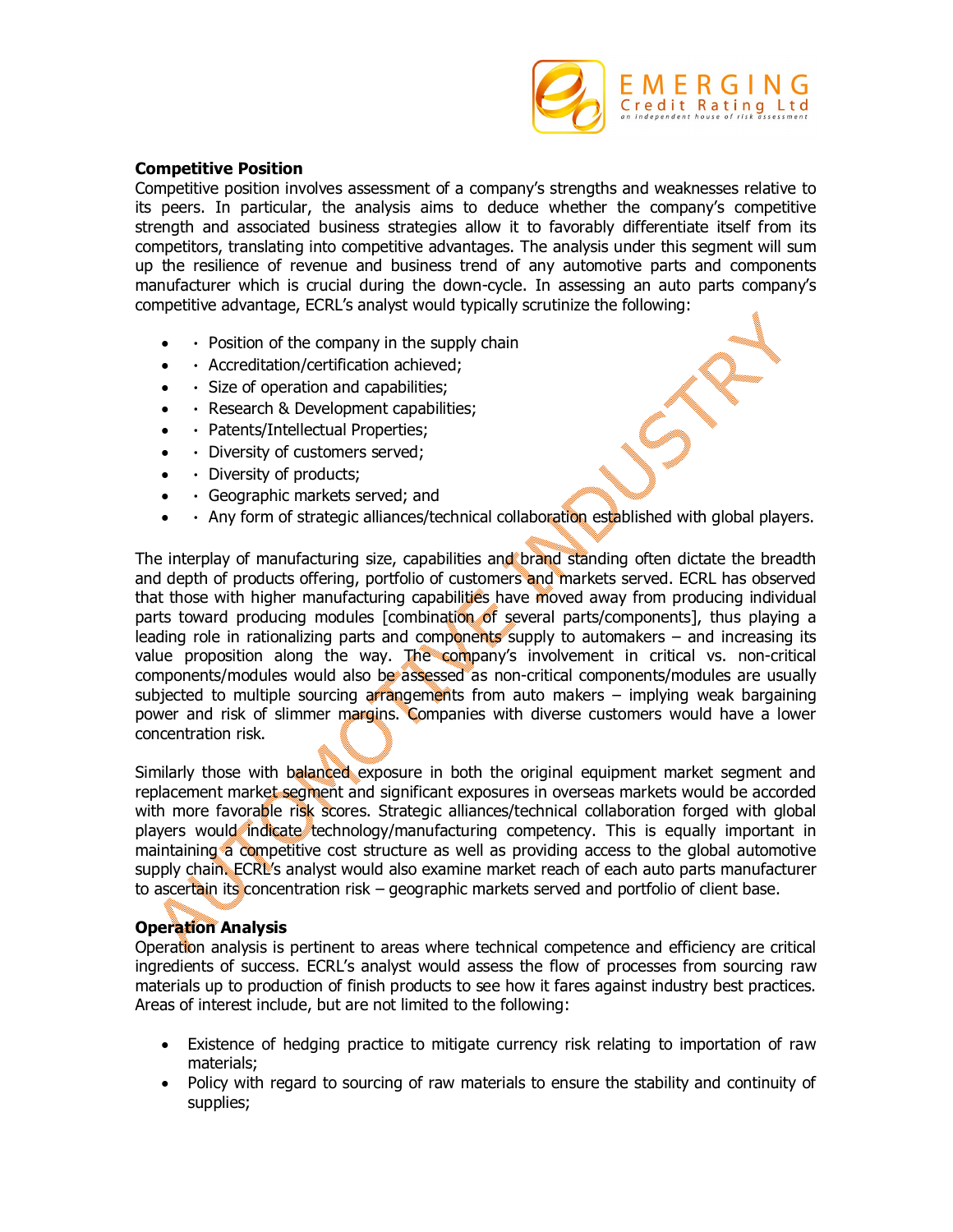

- Performance of production floor measured in allowed and actual downtime;
- Operational management formalization of standards/manuals vs. technical assistance [Japanese mould];
- Level of efficiency, measured in productivity and wastage recorded.

The above assessment would also include the company's operating track record and corresponding financial performance. Companies that fall short in meeting industry best practices on selected parameters, if material, would be accorded with less favorable risk scores.

### **FINANCIAL RISK ANALYSIS**

#### **Profitability**



Profitability measures include historical and current operating profit margins [EBITDA/Revenue] wherein a record of reliable profits should support certain assumptions on future trend. Other parameters of interest include return on assets and return on equity. Growth patterns either significantly faster or slower than normal industry cycle may be a basis for concern and should be analyzed accordingly. Auto part manufacturers face the challenge of continuous pricing pressure from auto makers and exposure to commodity price swings.

The key driver of profitability for auto parts companies, going forward, hinges on their ability to continuously reduce costs and achieve greater operating efficiency, with secure and stable orders from auto makers being crucial.

Companies strong in the area of capacity utilization & plant flexibility, geographic positioning/market reach, cost protection in relation to commodity price movements and product development efficiency should exhibit resilience in profitability, and earn good ratings.

## **Cash Flow Generating Ability and Debt Servicing Capacity**

The analysis under this section covers the auto parts company's ability to generate adequate amount of cash flow from operations on an ongoing basis to fund capital reinvestment requirements, service debt, and still maintain prudent liquidity buffers. Parameters of interest include:

- Cash Flow from Operations Interest Coverage;
- Cash Flow from Operations Debt Coverage;
- Retained Cash Flow Debt Coverage;
- Free Cash Flow Debt Coverage; and
- Capital Expenditure (CAPEX)/Depreciation.

Cash flows of **d**omestic auto parts companies are heavily influenced by business cycles though somewhat shielded, that is, 3 months firm orders  $+$  3 months projection, practiced by auto makers. This is exacerbated by the ongoing need to fund reinvestment for future models which are often dictated by the need to serve the requirements from principal customers. ECRL observes that the CAPEX requirement for auto parts manufacturers varies according to capacity growth. Companies that are able to generate positive cash flows on a consistent basis are likely to receive good risk scores. Conversely, companies that demonstrate a protracted period of negative free cash flow or inability to generate positive retained cash flow, would be marked down in the scoring. The ability to fund working capital and capital investments in this instance, is likely to be reliant on asset sales or significant increase in debt. In either case, this cannot be sustained for long periods, hence would represent a rating concern. In addition to the above,